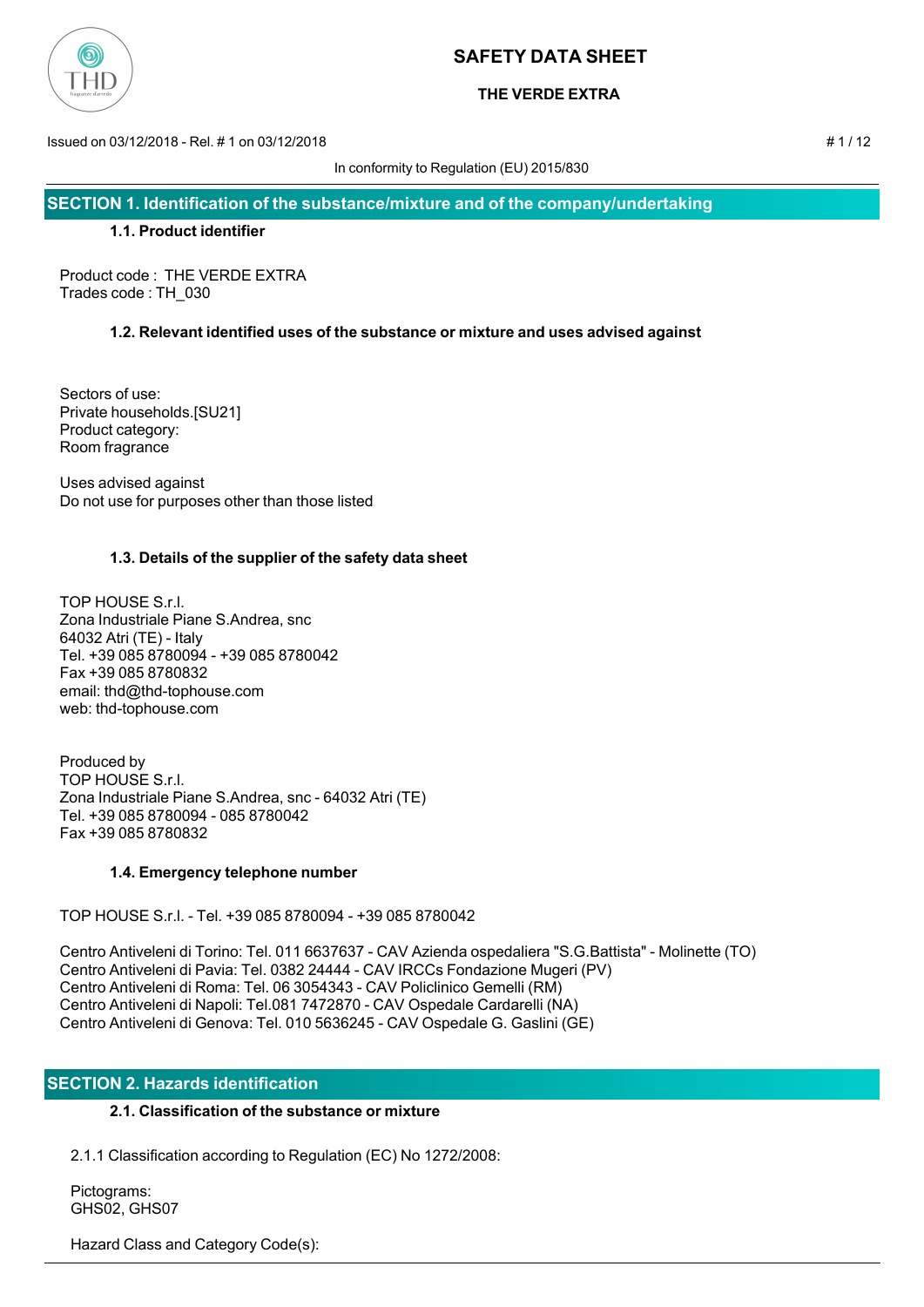

## **THE VERDE EXTRA**

Issued on 03/12/2018 - Rel. # 1 on 03/12/2018 # 2 / 12

In conformity to Regulation (EU) 2015/830

Flam. Liq. 2, Skin Sens. 1, Aquatic Chronic 3

Hazard statement Code(s):

H225 - Highly flammable liquid and vapour.

H317 - May cause an allergic skin reaction.

H412 - Harmful to aquatic life with long lasting effects.

The product easy inflames if subordinate to an ignition source.

The product, if brought into contact with skin can cause skin sensitization.

The product is dangerous to the environment as it is harmful to aquatic life with long lasting effects

### **2.2. Label elements**

Labelling according to Regulation (EC) No 1272/2008:

Pictogram, Signal Word Code(s): GHS02, GHS07 - Danger

Hazard statement Code(s):

H225 - Highly flammable liquid and vapour.

H317 - May cause an allergic skin reaction.

H412 - Harmful to aquatic life with long lasting effects.

Supplemental Hazard statement Code(s): not applicable

Precautionary statements:

General

P101 - If medical advice is needed, have product container or label at hand.

P102 - Keep out of reach of children.

Prevention

P210 - Keep away from heat, hot surfaces, sparks, open flames and other ignition sources. No smoking.

P233 - Keep container tightly closed.

P261 - Avoid breathing dust/fume/gas/mist/vapours/spray.

P273 - Avoid release to the environment.

Response

P302+P352 - IF ON SKIN: Wash with plenty of water.

P333+P313 - If skin irritation or rash occurs: Get medical advice/attention.

P363 - Wash contaminated clothing before reuse.

Storage

P403+P235 - Store in a well-ventilated place. Keep cool.

Disposal

P501 - Dispose of contents/container according to local law.

Contains:

Amyl cinnamal, D-limonene , citral, 2-acetoxy-2,3,8,8-tetramethyloctahydronaphthal ene

### **2.3. Other hazards**

The substance / mixture NOT contains substances PBT/vPvB according to Regulation (EC) No 1907/2006, Annex XIII

No information on other hazards Packaging to be fitted with a tactile warning





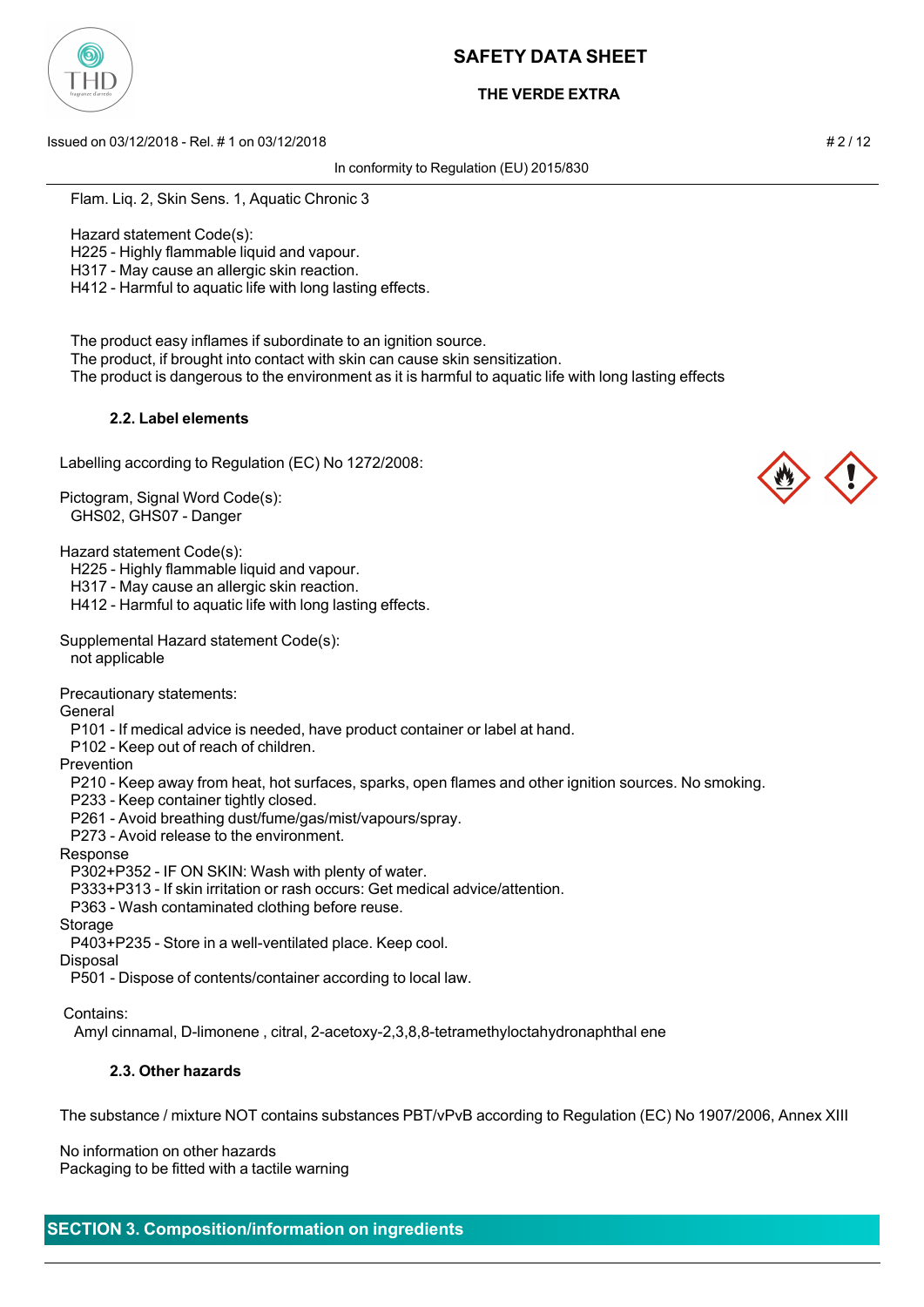

# **THE VERDE EXTRA**

Issued on 03/12/2018 - Rel. # 1 on 03/12/2018 **# 3** / 12

In conformity to Regulation (EU) 2015/830

### **3.1 Substances**

Irrilevant

## **3.2 Mixtures**

Refer to paragraph 16 for full text of hazard statements

| <b>Substance</b>                                                                                           | <b>Concentration</b> | <b>Classification</b>                                                                                                      | Index        | <b>CAS</b> | <b>EINECS</b> | <b>REACh</b>                  |
|------------------------------------------------------------------------------------------------------------|----------------------|----------------------------------------------------------------------------------------------------------------------------|--------------|------------|---------------|-------------------------------|
| Dipropilene glicol metile etere<br>substance for which there are<br>Community workplace exposure<br>limits | $> 5 \le 10\%$       |                                                                                                                            |              | 34590-94-8 | 252-104-2     | 01-2119450<br>011-60-00       |
| propan-2-ol                                                                                                | $> 1 \le 5\%$        | Flam. Liq. 2, H225;<br>Eye Irrit. 2, H319;<br>STOT SE 3, H336                                                              | 603-117-00-0 | 67-63-0    | 200-661-7     |                               |
| Linalyl acetate                                                                                            | $> 1 \le 5\%$        | Skin Corr. 2, H315;<br>Eye Irrit. 2, H319                                                                                  |              | 115-95-7   | 204-116-4     | 01-2119454<br>789-19-****     |
| Amyl cinnamal                                                                                              | $> 1 \le 5\%$        | Skin Sens. 1, H317;<br>Aquatic Chronic 2,<br>H411                                                                          |              | 122-40-7   | 204-541-5     |                               |
| 2,6-dimetileoct-7-en-2-olo                                                                                 | $> 1 \le 5\%$        | Skin Irrit. 2, H315;<br>Eye Irrit. 2, H319                                                                                 |              | 18479-58-8 | 242-362-4     | 01-2119457<br>274-37-xxxx     |
| D-limonene                                                                                                 | $> 0,1 \le 1\%$      | Flam. Liq. 3, H226;<br>Skin Irrit. 2, H315;<br>Skin Sens. 1, H317;<br>Aquatic Acute 1,<br>H400; Aquatic<br>Chronic 1, H410 | 601-029-00-7 | 5989-27-5  | 205-341-0     |                               |
| citral                                                                                                     | $> 0.1 \le 1\%$      | Skin Irrit. 2, H315;<br>Skin Sens. 1, H317                                                                                 | 605-019-00-3 | 5392-40-5  | 226-394-6     |                               |
| Ossacicloesadecen-2-One                                                                                    | $> 0.1 \le 1\%$      | Aquatic Acute 1,<br>H400; Aquatic<br>Chronic 1, H410                                                                       | 606-092-00-4 |            | 422-320-3     | 01-0000016<br>883-62-000<br>0 |
| 4 Metil-3-decen-5-olo                                                                                      | $> 0.1 \le 1\%$      | Aquatic Acute 1,<br>H400                                                                                                   |              | 81782-77-6 | 279-815-0     | 01-2119983<br>528-21-000<br>0 |
| 2,6-di-tert-butyl-p-cresol                                                                                 | $> 0.1 \le 1\%$      | Aquatic Chronic 1,<br>H410                                                                                                 |              | 128-37-0   | 204-881-4     | 01-2119565<br>113-46          |
| 2-acetoxy-2,3,8,8-tetramethylocta<br>hydronaphthal ene                                                     | $> 0.1 \le 1\%$      | Skin Corr. 2, H315;<br>Skin Sens. 1B, H317;<br>Aquatic Chronic 1,<br>H410                                                  |              | 54464-57-2 | 259-174-3     | 01-2119489<br>989-04-****     |
| 1-(1,2,3,4,5,6,7,8a<br>-Ottaidro-2,3,8,8-tetrametil-2-naftil<br>)etan-1-one                                | $= 0,1%$             | Skin Irrit. 2, H315;<br>Skin Sens. 1B, H317;<br>Aquatic Chronic 1,<br>H410                                                 |              | 68155-66-8 | 268-978-3     |                               |
| 1-(1,2,3,4,6,7,8,8a-Ottaidro-2,3,8,<br>8-tetrametil-2-naftil) etan-1-one                                   | $= 0,1%$             | Skin Irrit. 2, H315;<br>Skin Sens. 1B, H317;<br>Aquatic Chronic 1,<br>H410                                                 |              | 68155-67-9 | 268-979-9     |                               |
| 2,4-dimetile-3-cicloesene-1-carbo<br>ssaldeide                                                             | $= 0,1%$             | Skin Irrit. 2, H315;<br>Skin Sens. 1B, H317;<br>Eye Irrit. 2, H319;<br>Aquatic Chronic 3,<br>H412                          |              | 68039-49-6 | 268-264-1     |                               |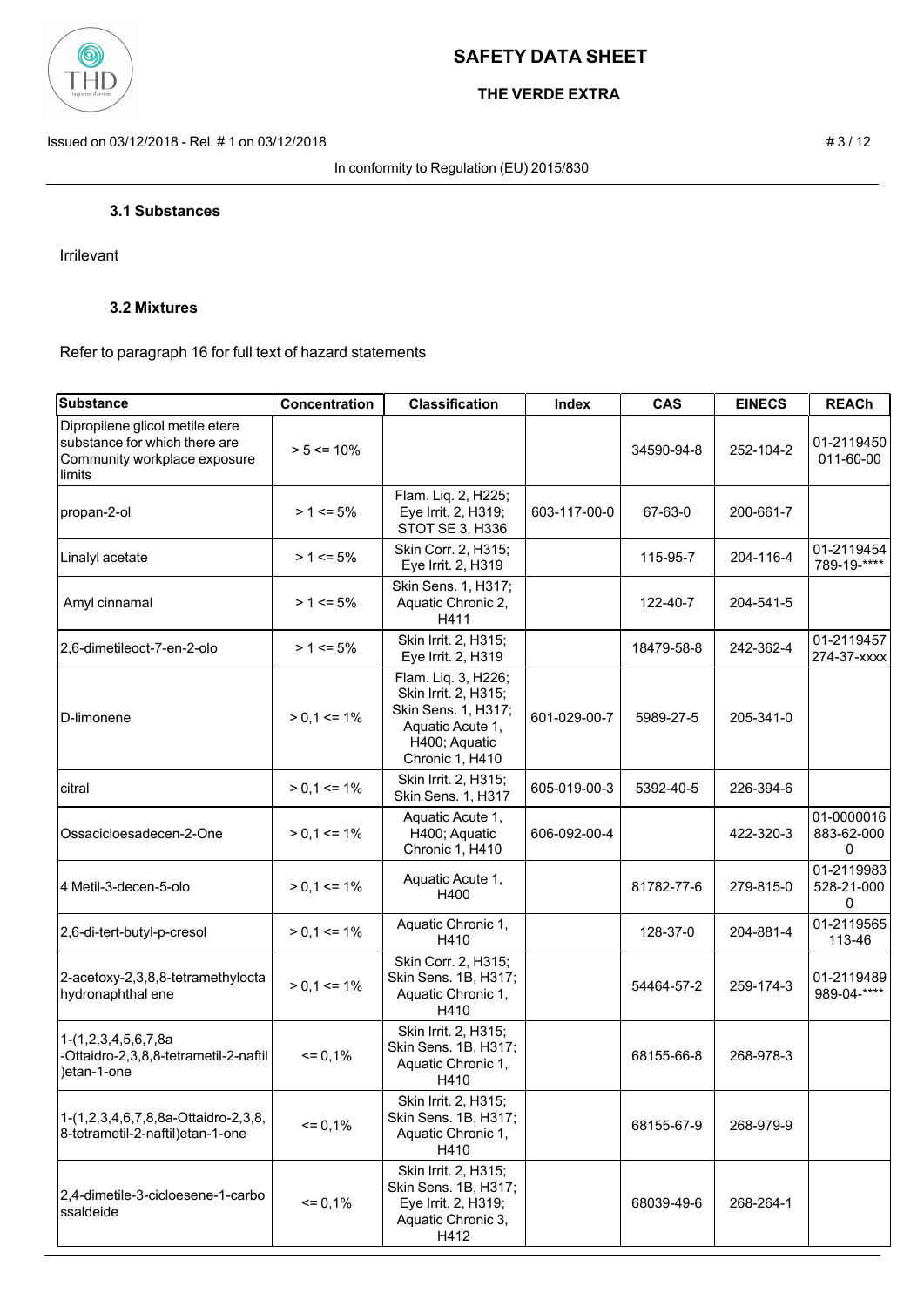

## **THE VERDE EXTRA**

#### Issued on 03/12/2018 - Rel. # 1 on 03/12/2018 # 4 / 12

| In conformity to Regulation (EU) 2015/830 |                                   |                   |                      |                       |          |            |               |              |
|-------------------------------------------|-----------------------------------|-------------------|----------------------|-----------------------|----------|------------|---------------|--------------|
| <b>Substance</b>                          |                                   |                   | <b>Concentration</b> | <b>Classification</b> | Index    | <b>CAS</b> | <b>EINECS</b> | <b>REACh</b> |
|                                           |                                   |                   |                      |                       |          |            |               |              |
|                                           | <b>Fractionated global values</b> |                   |                      |                       |          |            |               |              |
| H <sub>225</sub>                          | $= 77,00$                         | H <sub>3</sub> 19 | $= 10.15$            | H336                  | $= 3.85$ | H315       | $= 7,95$      |              |
| H317                                      | $= 4,65$                          | H411              | $= 3,90$             | H <sub>226</sub>      | $= 1,05$ | H400       | $= 1,80$      |              |
| H410                                      | $= 2,20$                          | H335              | $= 0,60$             | H302                  | $= 0.40$ | H412       | $= 0,10$      |              |
| H <sub>304</sub>                          | $= 0,05$                          |                   |                      |                       |          |            |               |              |

## **SECTION 4. First aid measures**

### **4.1. Description of first aid measures**

Inhalation:

 Air the area. Move immediately the contaminated patient from the area and keep him at rest in a well ventilated area. If you feel unwell seek medical advice.

Direct contact with skin (of the pure product).: In case of contact with skin, wash immediately with water.

Direct contact with eyes (of the pure product).:

Wash immediately and thorougly with running water for at least 10 minutes.

Ingestion:

Not hazardous. It's possible to give activated charcoal in water or liquid paraffin medicine

### **4.2. Most important symptoms and effects, both acute and delayed**

No data available.

### **4.3. Indication of any immediate medical attention and special treatment needed**

If skin irritation or rash occurs: Get medical advice/attention. If medical advice is needed, have product container or label at hand.

## **SECTION 5. Firefighting measures**

### **5.1. Extinguishing media**

Advised extinguishing agents: CO2 or dry powder extinguisher

Extinguishing means to avoid: Water jets. Use water jets only to cool the surfaces of the containers exposed to fire.

### **5.2. Special hazards arising from the substance or mixture**

No data available.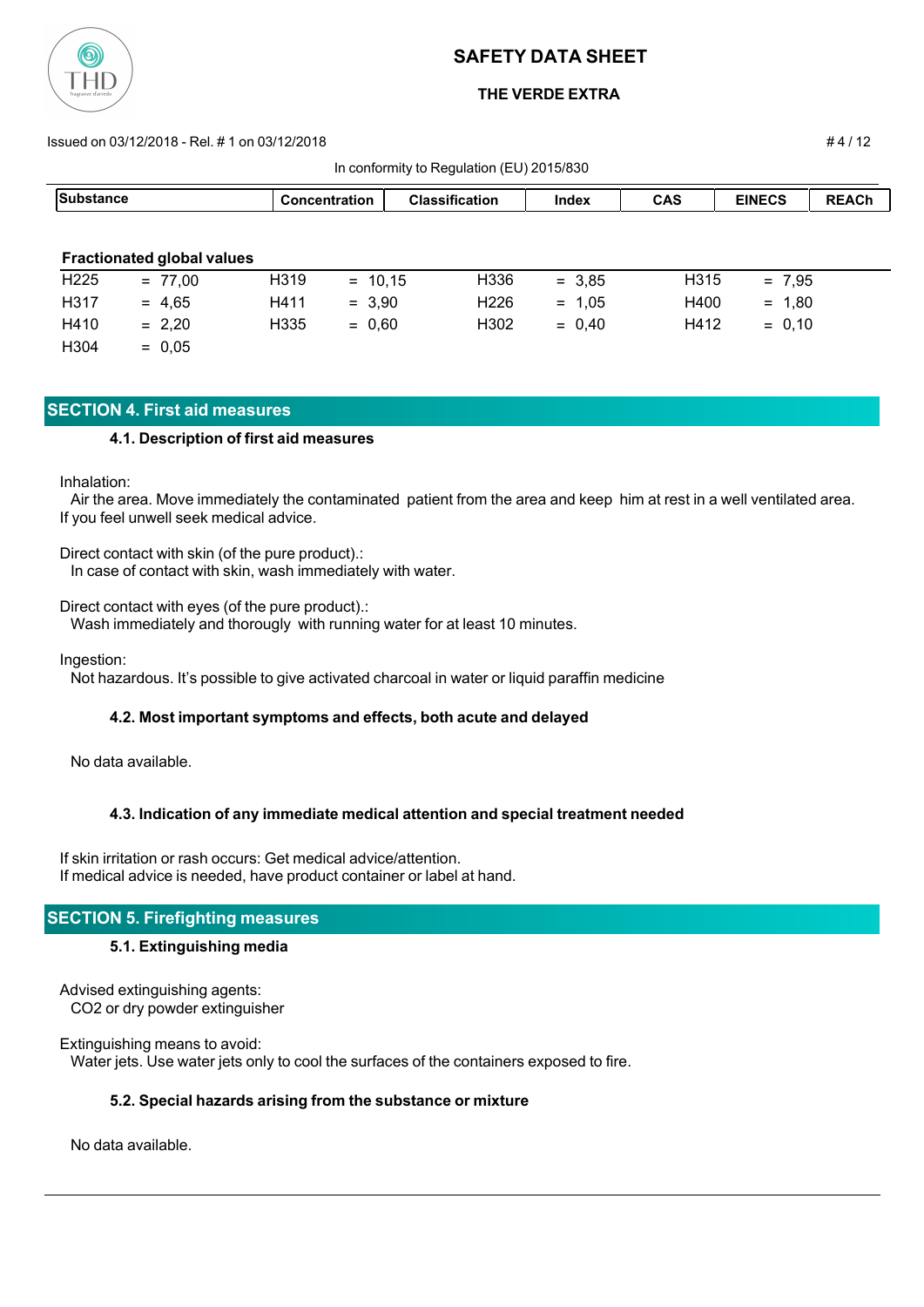

## **THE VERDE EXTRA**

Issued on 03/12/2018 - Rel. # 1 on 03/12/2018 # 5 / 12

In conformity to Regulation (EU) 2015/830

### **5.3. Advice for firefighters**

Use protection for the breathing apparatus

Safety helmet and full protective suit.

The spray water can be used to protect the people involved in the extinction

 You may also use selfrespirator, especially when working in confined and poorly ventilated area and if you use halogenated extinguishers (Halon 1211 fluobrene, Solkan 123, NAF, etc...)

Keep containers cool with water spray

## **SECTION 6. Accidental release measures**

### **6.1. Personal precautions, protective equipment and emergency procedures**

6.1.1 For non-emergency personnel: Leave the area surrounding the spill or release. Do not smoke Wear gloves and protective clothing

6.1.2 For emergency responders: Wear gloves and protective clothing. Eliminate all unguarded flames and possible sources of ignition. No smoking. Provision of sufficient ventilation. Evacuate the danger area and, in case, consult an expert.

### **6.2. Environmental precautions**

Contain spill with earth or sand.

 If the product has entered a watercourse in sewers or has contaminated soil or vegetation, notify it to the authorities. Discharge the remains in compliance with the regulations

### **6.3. Methods and material for containment and cleaning up**

 6.3.1 For containment: Recover the product for reuse, if possible, or for removal. Possibly absorb it with inert material. Prevent it from entering the sewer system.

 6.3.2 For cleaning up: After wiping up, wash with water the area and materials involved

 6.3.3 Other information: Nothing in particular.

### **6.4. Reference to other sections**

Refer to paragraphs 8 and 13 for more information

## **SECTION 7. Handling and storage**

### **7.1. Precautions for safe handling**

 Avoid contact and inhalation of vapors In residential areas do not use on large surfaces. Do not smoke at work At work do not eat or drink. Contaminated work clothing should not be allowed out of the workplace.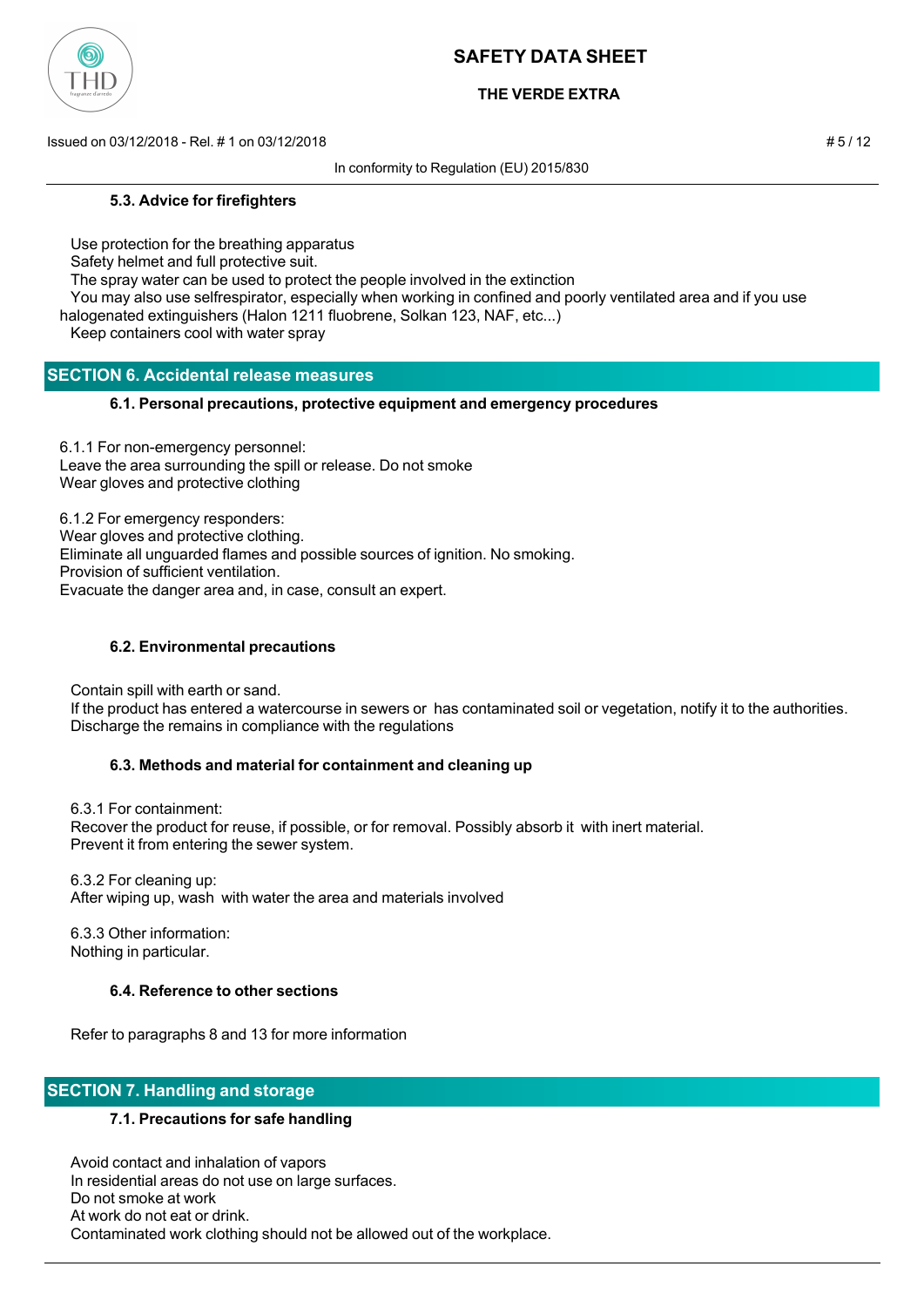# **THE VERDE EXTRA**

Issued on 03/12/2018 - Rel. # 1 on 03/12/2018 # 6 / 12

In conformity to Regulation (EU) 2015/830

 Wear protective gloves/protective clothing/eye protection/face protection. See also paragraph 8 below.

## **7.2. Conditions for safe storage, including any incompatibilities**

 Keep in original container closed tightly. Do not store in open or unlabeled containers. Keep containers upright and safe by avoiding the possibility of falls or collisions. Store in a cool place, away from sources of heat and `direct exposure of sunlight. Keep containers tightly closed. Always store in well ventilated areas. Never close the container tightly, leave a chance to vent Keep away from open flames, sparks and heat sources. Avoid direct sunlight exposure.

### **7.3. Specific end use(s)**

Private households.: Handle with care. Store in a ventilated place away from heat sources. Keep container tightly closed.

## **SECTION 8. Exposure controls/personal protection**

#### **8.1. Control parameters**

Dipropilene glicol metile etere \*\*\*\* Not translated \*\*\*\*

propan-2-ol:

TLV: TWA 200 ppm 400 ppm as STEL A4 (not classifiable as a human carcinogen); (ACGIH 2004). MAK: 200 ppm 500 mg/m peak limitation Category: II (2); Risk group for pregnancy: C; (DFG 2004).

D-limonene:

MAK: 20 ppm mg/m 110 skin sensitization (Sh); Peak limitation category: II (2); Risk group for pregnancy: C; (DFG 2005).

#### **8.2. Exposure controls**

Appropriate engineering controls: Private households.: No specific control required.

Individual protection measures:

 (a) Eye / face protection Not needed for normal use.

(b) Skin protection

 (i) Hand protection When handling the pure product use chemical resistant protective gloves (EN 374-1/EN374-2/EN374-3)

 (ii) Other Wear normal work clothing.



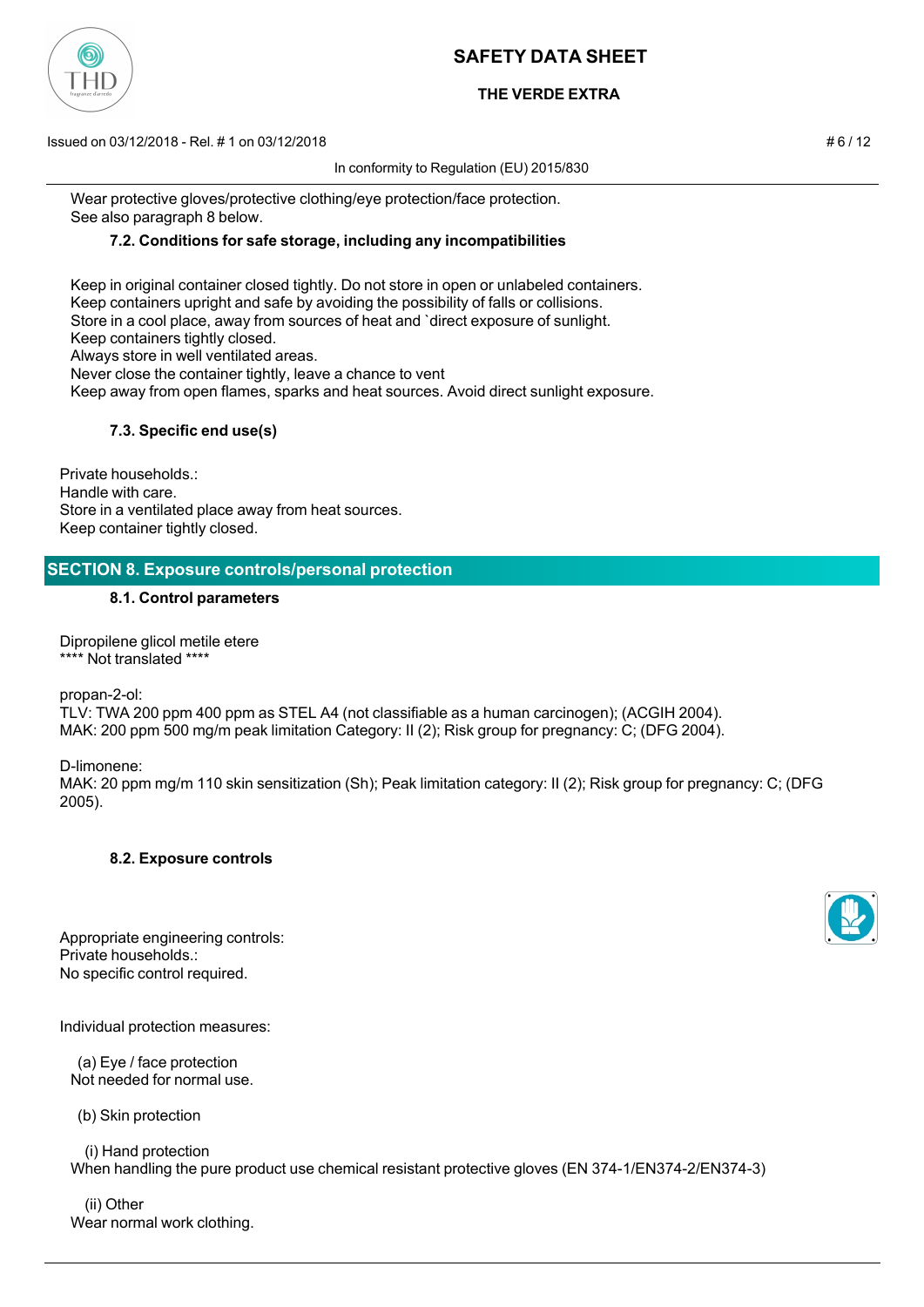

## **THE VERDE EXTRA**

Issued on 03/12/2018 - Rel. # 1 on 03/12/2018 **# 7 / 12** 

In conformity to Regulation (EU) 2015/830

 (c) Respiratory protection Not needed for normal use.

 (d) Thermal hazards No hazard to report

Environmental exposure controls: Related to contained substances: D-limonene: Do not let this chemical contaminates the environment.

# **SECTION 9. Physical and chemical properties**

### **9.1. Information on basic physical and chemical properties**

| Physical and chemical properties             | Value                                   | <b>Determination method</b> |
|----------------------------------------------|-----------------------------------------|-----------------------------|
| Appearance                                   | Liquid, clear                           |                             |
| Odour                                        | Charateristic                           |                             |
| Odour threshold                              | not determined                          |                             |
| pH                                           |                                         | EPA 150.1 1982              |
| Melting point/freezing point                 | not determined                          |                             |
| Initial boiling point and boiling range      | $86^{\circ}$ C                          | Phisical                    |
| Flash point                                  | $14^{\circ}$ C                          | ASTM D 93 (2006)            |
| Evaporation rate                             | not determined                          |                             |
| Flammability (solid, gas)                    | not determined                          |                             |
| Upper/lower flammability or explosive limits | not determined                          |                             |
| Vapour pressure                              | not determined                          |                             |
| Vapour density                               | not determined                          |                             |
| Relative density                             | 0,819 kg/l                              | ASTM D1298-12b(2017)        |
| Solubility(ies)                              | not determined                          |                             |
| Water solubility                             | not determined                          |                             |
| Partition coefficient: n-octanol/water       | not determined                          |                             |
| Auto-ignition temperature                    | not determined                          |                             |
| Decomposition temperature                    | not determined                          |                             |
| Viscosity                                    | Cinematica: 7,4 mm2/s Dinamica: 6,06 cP | <b>ASTM D445-18</b>         |
| <b>Explosive properties</b>                  | not determined                          |                             |
| Oxidising properties                         | not determined                          |                             |

## **9.2. Other information**

No data available.

# **SECTION 10. Stability and reactivity**

### **10.1. Reactivity**

No reactivity hazards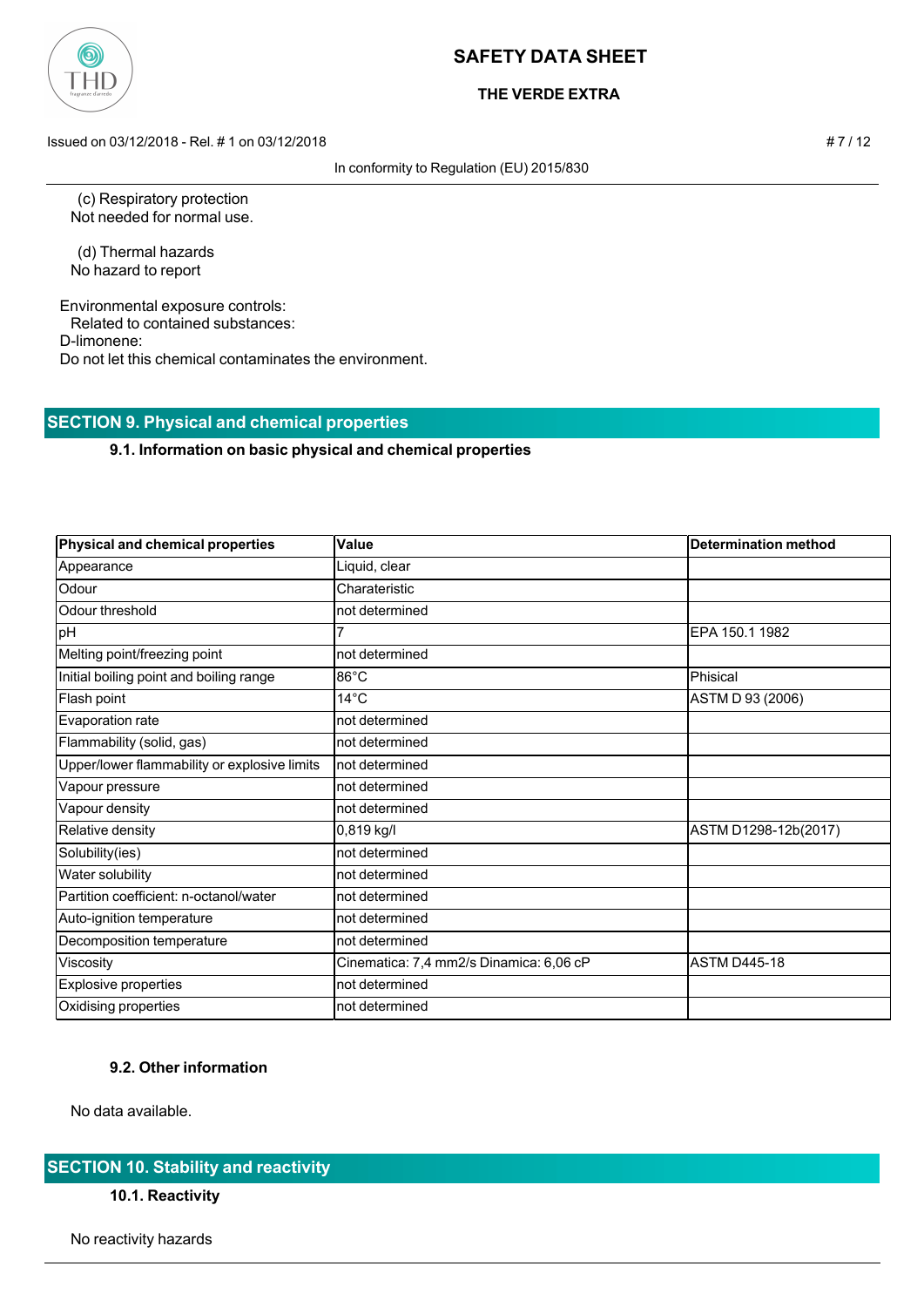

## **THE VERDE EXTRA**

Issued on 03/12/2018 - Rel. # 1 on 03/12/2018 # 8 / 12

In conformity to Regulation (EU) 2015/830

### **10.2. Chemical stability**

No hazardous reaction when handled and stored according to provisions.

### **10.3. Possibility of hazardous reactions**

There are no hazardous reactions

#### **10.4. Conditions to avoid**

 Avoid contact with combustible materials. The product could catch fire. heat, open flames, sparks or hot surfaces.

#### **10.5. Incompatible materials**

Nothing in particular.

### **10.6. Hazardous decomposition products**

Does not decompose when used for intended uses.

### **SECTION 11. Toxicological information**

### **11.1. Information on toxicological effects**

 ATE(mix) oral = 125.000,0 mg/kg ATE(mix) dermal =  $\infty$ ATE(mix) inhal =  $\infty$ 

(a) acute toxicity: based on available data, the classification criteria are not met

(b) skin corrosion/irritationbased on available data, the classification criteria are not met

(c) serious eye damage/irritation: based on available data, the classification criteria are not met

(d) respiratory or skin sensitization: The product, if brought into contact with skin can cause skin sensitization.

(e) germ cell mutagenicity: based on available data, the classification criteria are not met

(f) carcinogenicity: based on available data, the classification criteria are not met

(g) reproductive toxicity: based on available data, the classification criteria are not met

 (h) specific target organ toxicity (STOT) single exposure: based on available data, the classification criteria are not met

 (i) specific target organ toxicity (STOT) repeated exposurebased on available data, the classification criteria are not met

(j) aspiration hazard: based on available data, the classification criteria are not met

Related to contained substances:

propan-2-ol:

Routes of exposure: the substance can be absorbed into the body by inhalation of its vapour.

INHALATION RISK: A harmful contamination of air sar reached quite slowly due to evaporation of the substance at 20 C; However, for spraying or scattering, much more quickly.

Effects of short-term exposure: the substance is irritating to eyes and respiratory tract pu substance determining effects on the central nervous system, causing depression. Exposure far above the OEL pu lead to unconsciousness. Effects of long-term or repeated: liquid degreasing characteristics.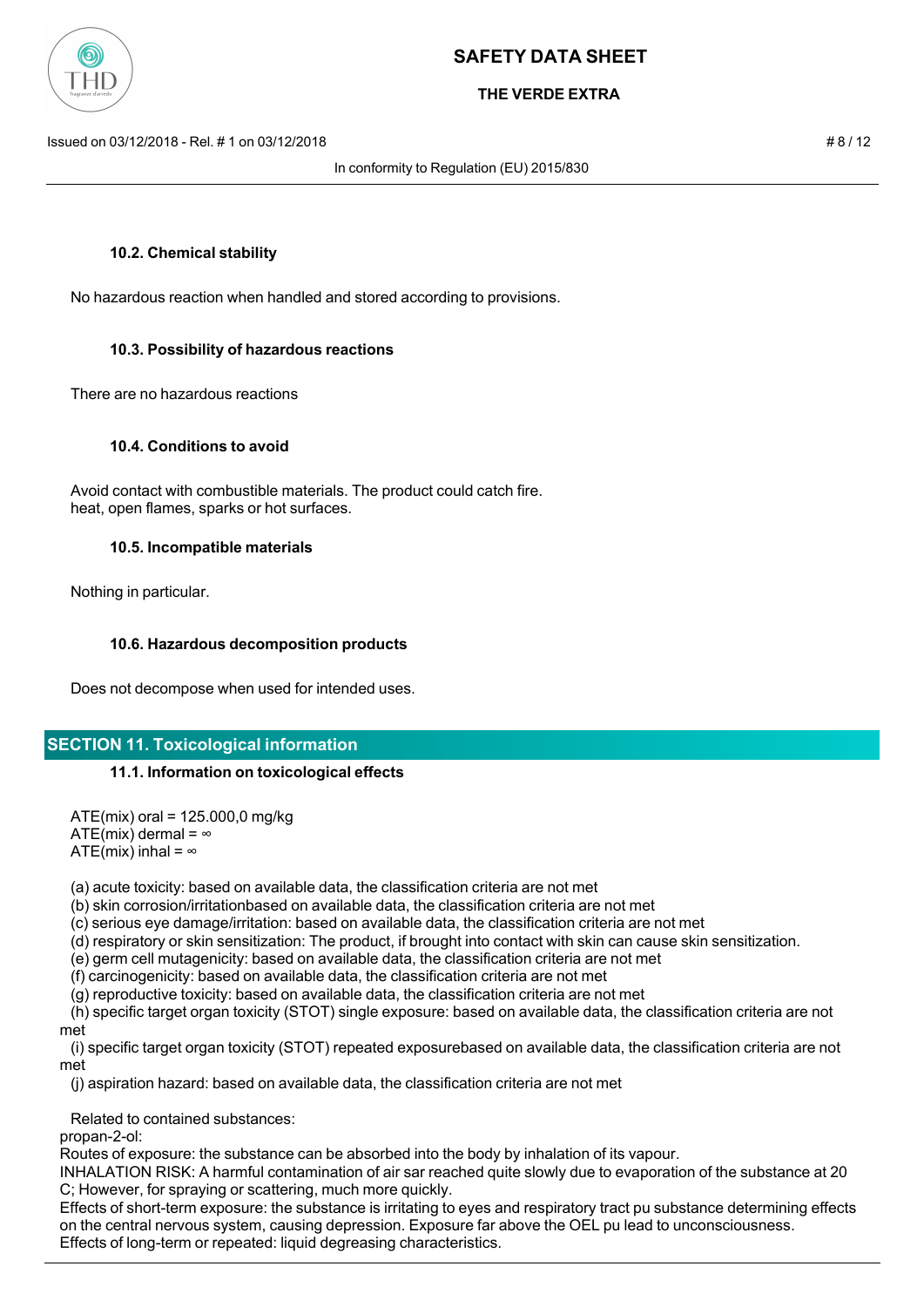

## **THE VERDE EXTRA**

#### $\mu$  Issued on 03/12/2018 - Rel. # 1 on 03/12/2018

In conformity to Regulation (EU) 2015/830

Acute hazards/symptoms INHALATION cough. Vertigo. Drowsiness. Headache. Sore throat. See If Swallowed. SKIN dry skin.

EYE Redness.

SWALLOWED, abdominal pain. Respiratory difficulties. Nausea. A State of unconsciousness. Vomiting. (Further see inhalation).

N O T E The use of alcoholic beverages enhances the harmful effect. LD50 (rat) Oral (mg/kg body weight) = 2100 LD50 Dermal (rat or rabbit) (mg/kg body weight) = 2100

Amyl cinnamal: LD50 (rat) Oral (mg/kg body weight) = 3730 LD50 Dermal (rat or rabbit) (mg/kg body weight) = 2500

D-limonene:

INHALATION RISK: can not be given any indication about the speed with which it reaches a harmful contamination in the air due to evaporation of the substance at 20 C.

Effects of short-term exposure: the substance is irritating to the skin and mildly irritating to eyes effects of REPEATED EXPOSURE or long-term repeated or prolonged contact may cause skin sensitization acute hazards/symptoms SKIN Redness. Pain. Redness EYES

## **SECTION 12. Ecological information**

**12.1. Toxicity**

 Related to contained substances: Amyl cinnamal:  $C(E)$ L50 (mg/l) = 0,2

D-limonene: The substance is very toxic to aquatic organisms.

The product is dangerous for the environment as it is toxic for aquatic organisms following acute exposure.

Use according to good working practices to avoid pollution into the environment.

### **12.2. Persistence and degradability**

No data available.

### **12.3. Bioaccumulative potential**

 Related to contained substances: D-limonene: Possible bioaccumulation of this chemical in fish.

### **12.4. Mobility in soil**

 Related to contained substances: propan-2-ol: The pi product water and light fully miscible in 20 C.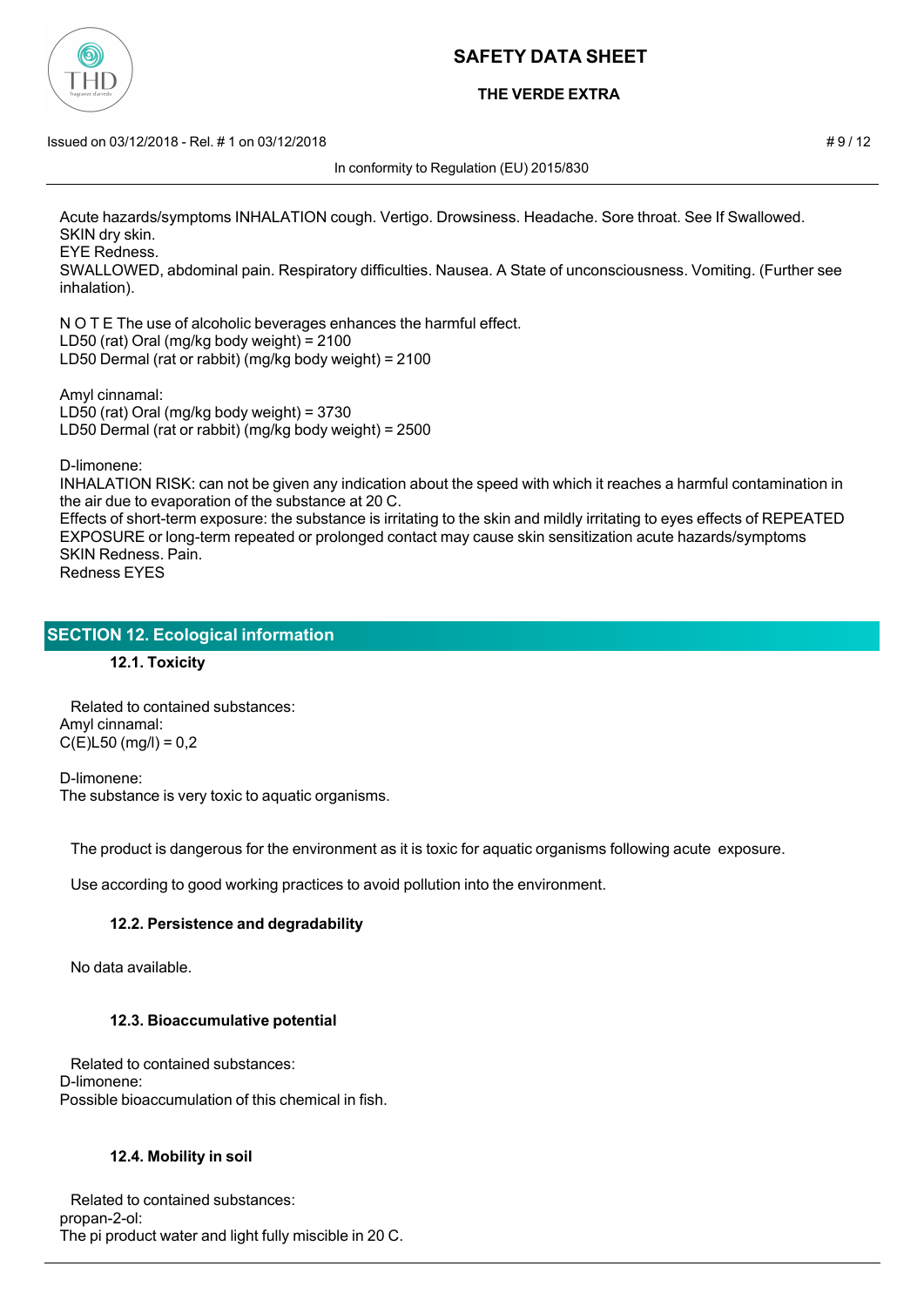

## **THE VERDE EXTRA**

Issued on 03/12/2018 - Rel. # 1 on 03/12/2018 # 10 / 12

In conformity to Regulation (EU) 2015/830

Is lost by evaporation within one day. Large volumes can penetrate into the soil and contaminate groundwater.

### **12.5. Results of PBT and vPvB assessment**

The substance / mixture NOT contains substances PBT/vPvB according to Regulation (EC) No 1907/2006, Annex XIII

### **12.6. Other adverse effects**

No adverse effects

## **SECTION 13. Disposal considerations**

### **13.1. Waste treatment methods**

 Do not reuse empty containers. Dispose of them in accordance with the regulations in force. Any remaining product should be disposed of according to applicable regulations by addressing to authorized companies. Recover if possible. Send to authorized discharge plants or for incineration under controlled conditions. Operate according to local and National rules in force

### **SECTION 14. Transport information**

### **14.1. UN number**

ADR/RID/IMDG/ICAO-IATA: 1266

ADR exemption because compliance with the following characteristics: Combination packagings: per inner packaging 5 L per package 30 Kg Inner packagings placed in skrink-wrapped or stretch-wrapped trays: per inner packaging 5 L per package 20 Kg

### **14.2. UN proper shipping name**

ADR/RID/IMDG: PRODOTTI PER PROFUMERIA contenenti solventi infiammabili ADR/RID/IMDG: PERFUMERY PRODUCTS with flammable solvents ICAO-IATA: PERFUMERY PRODUCTS with flammable solvents

### **14.3. Transport hazard class(es)**

ADR/RID/IMDG/ICAO-IATA: Class : 3 ADR/RID/IMDG/ICAO-IATA: Label : Limited quantities ADR: Tunnel restriction code : D/E ADR/RID/IMDG/ICAO-IATA: Limited quantities : 5 L IMDG - EmS : F-E, S-D

#### **14.4. Packing group**

ADR/RID/IMDG/ICAO-IATA: III



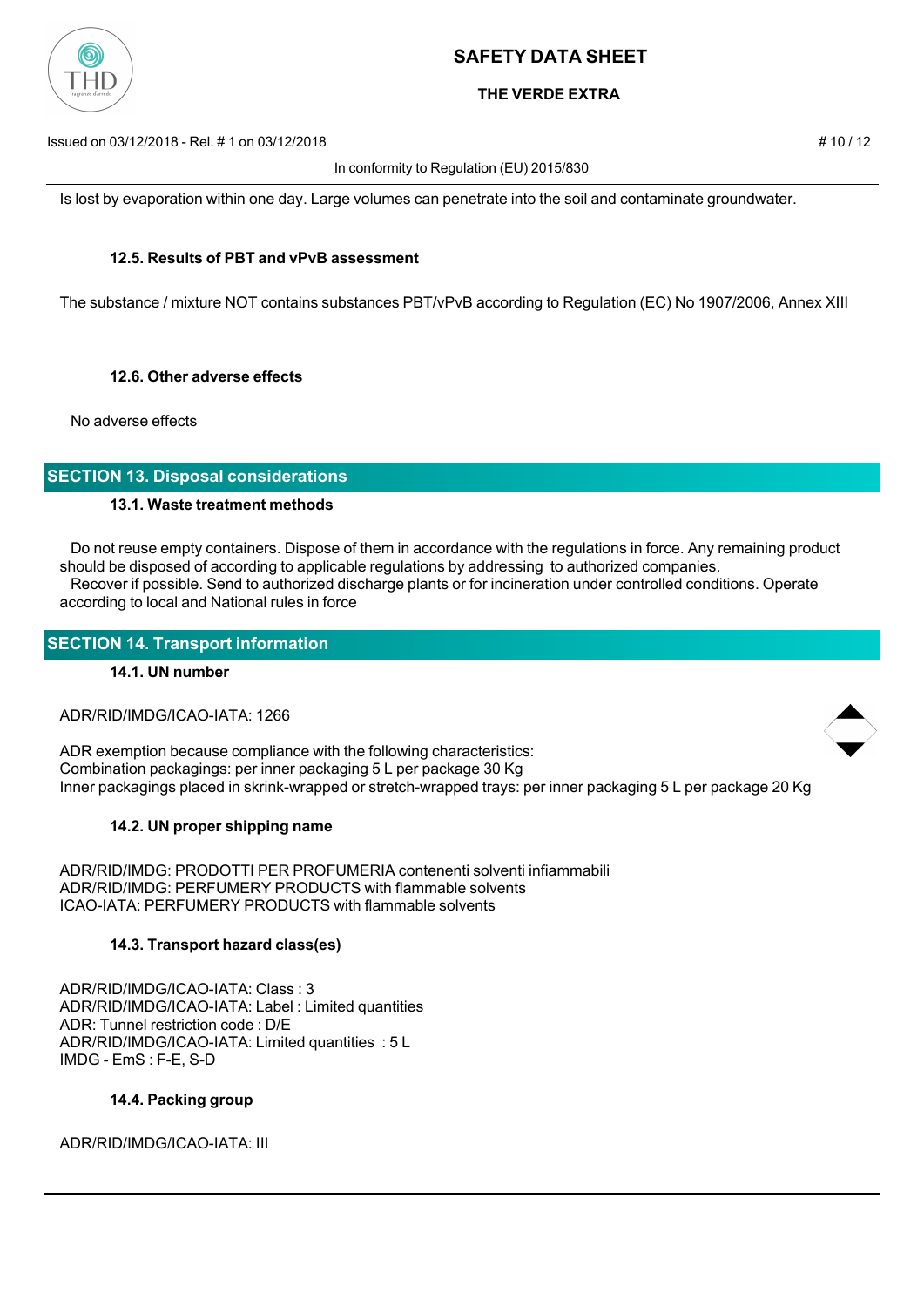

## **THE VERDE EXTRA**

Issued on 03/12/2018 - Rel. # 1 on 03/12/2018 # 11 / 12

In conformity to Regulation (EU) 2015/830

#### **14.5. Environmental hazards**

ADR/RID/ICAO-IATA: Product is not environmentally hazardous IMDG: Marine polluting agent : Not

#### **14.6. Special precautions for user**

The transport must be carried out by authorised vehicles carrying dangerous goods in accordance with the requirements of the current edition of the agreement and the provisions A.D.R national regulations. The transport must be carried out in the original packaging and in packages that are made from materials resistant to the content and not likely to generate with this dangerous reactions. Employees to the loading and unloading of dangerous goods have received proper training on the risks presented by prepared and on possible procedures to be taken in the event of emergency situations

### **14.7. Transport in bulk according to Annex II of MARPOL73/78 and the IBC Code**

It is not intended to carry bulk

## **SECTION 15. Regulatory information**

**15.1. Safety, health and environmental regulations/legislation specific for the substance or mixture**

Seveso category: P5c - FLAMMABLE LIQUIDS

REGULATION (EU) No 1357/2014 - waste: HP3 - Flammable HP14 - Ecotoxic

#### **15.2. Chemical safety assessment**

No chemical safety assessment was carried out by the supplier

### **SECTION 16. Other information**

### **16.1. Other information**

Description of the hazard statements exposed to point 3

- H225 = Highly flammable liquid and vapour.
- H319 = Causes serious eye irritation.
- H336 = May cause drowsiness or dizziness.
- H315 = Causes skin irritation.
- H317 = May cause an allergic skin reaction.
- H411 = Toxic to aquatic life with long lasting effects.
- H226 = Flammable liquid and vapour.
- H400 = Very toxic to aquatic life.
- H410 = Very toxic to aquatic life with long lasting effects.
- H412 = Harmful to aquatic life with long lasting effects.

Classification based on data of all mixture components

GENERAL BIBLIOGRAPHY:

- Council Regulation (EC) 1907/2006 of the European Parliament (REACH)